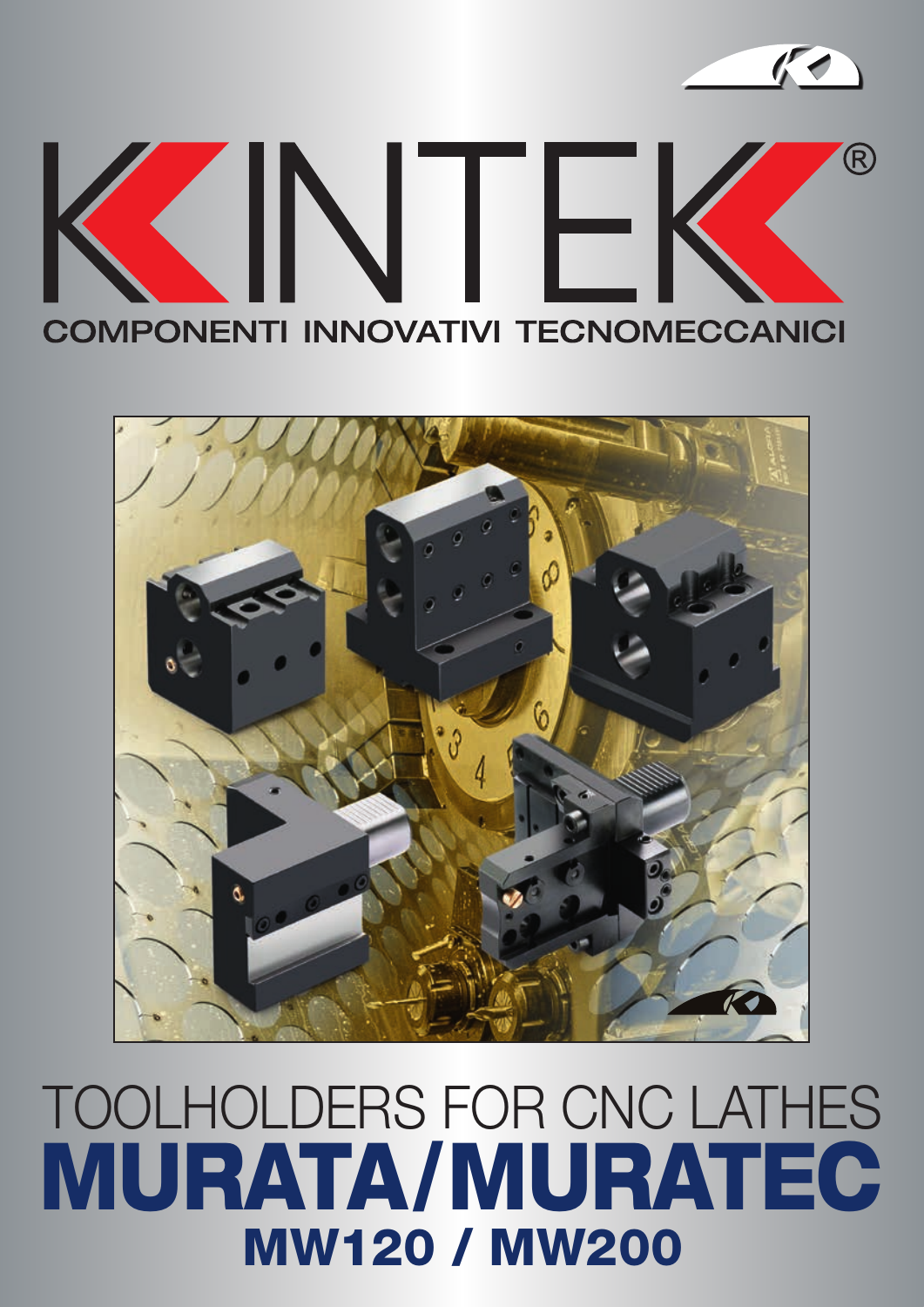

KINTEK

02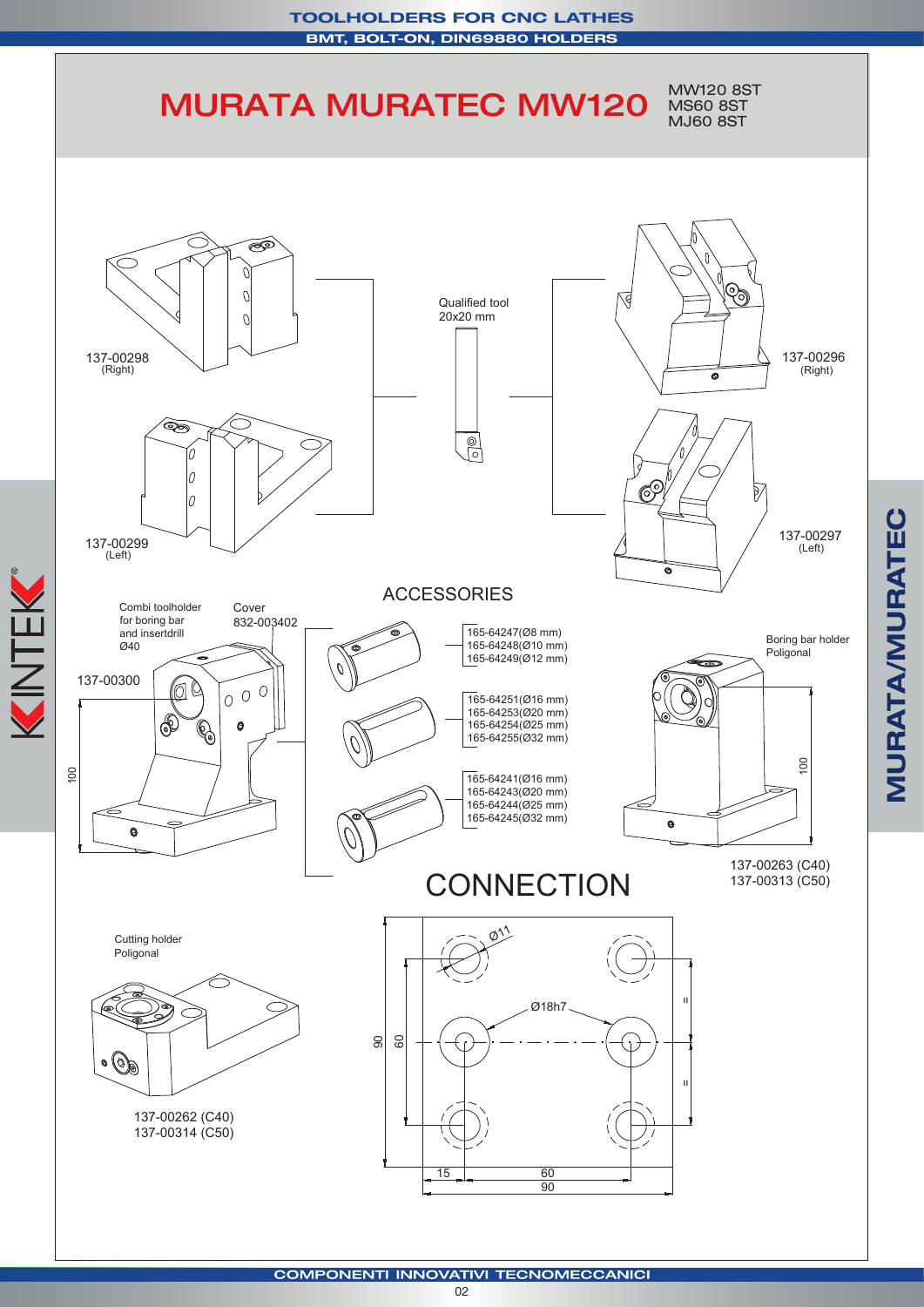



**COMPONENTI INNOVATIVI TECNOMECCANICI**